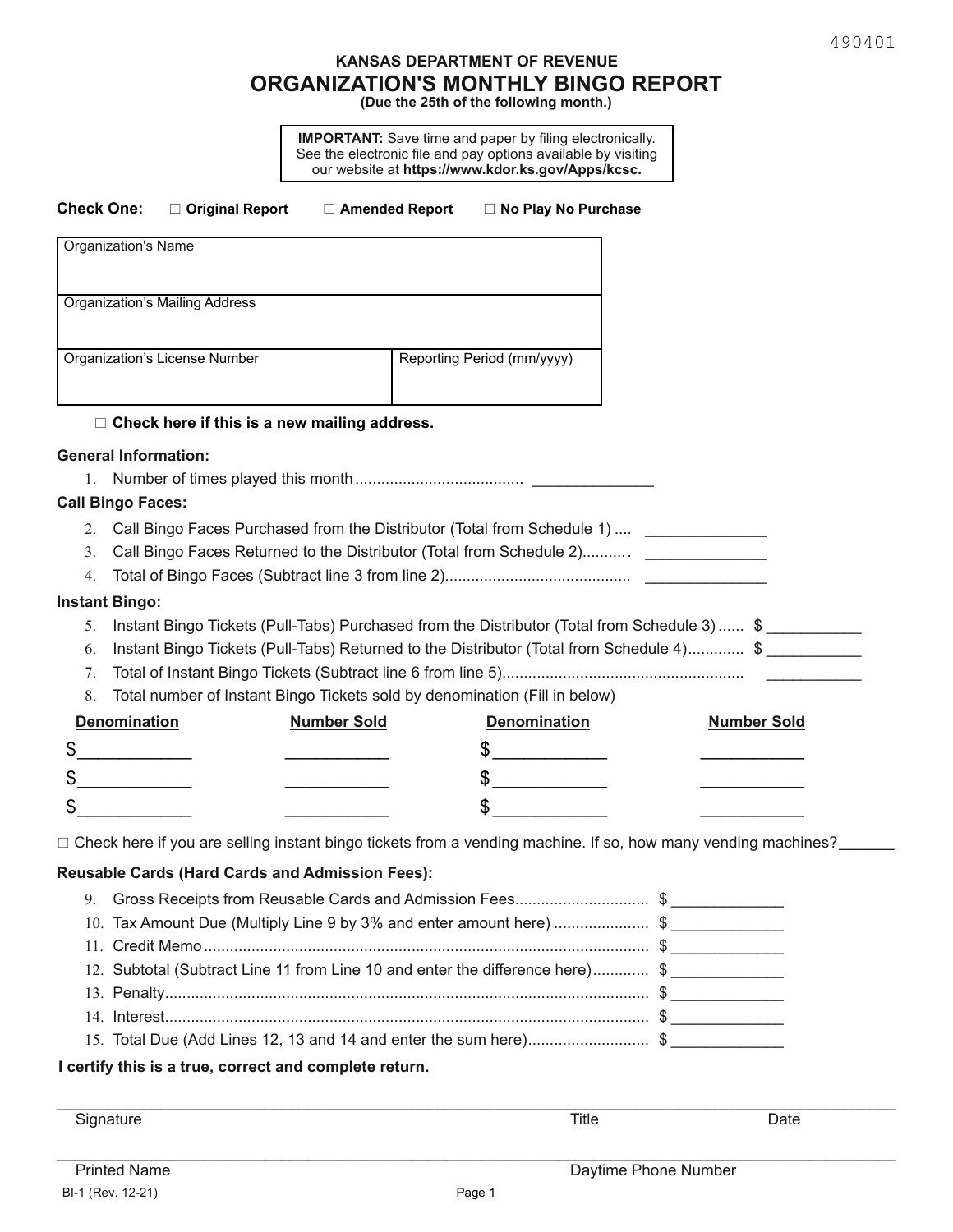#### **Schedule 1 - Call Bingo Faces Purchased During this Reporting Period Report all distributor invoices dated during this reporting period.**

| Organization's Name           |                            |
|-------------------------------|----------------------------|
| Organization's License Number | Reporting Period (mm/yyyy) |

□ Check here if no bingo faces were purchased.

| <b>Invoice Date</b><br>(Column A) | <b>Invoice Number</b><br>(Column B) | Distributor's<br>Registration<br>Number<br>(Column C) | <b>Distributor's Name</b><br>(Column D) | <b>Number of Faces</b><br>(Column E) |
|-----------------------------------|-------------------------------------|-------------------------------------------------------|-----------------------------------------|--------------------------------------|
|                                   |                                     |                                                       |                                         |                                      |
|                                   |                                     |                                                       |                                         |                                      |
|                                   |                                     |                                                       |                                         |                                      |
|                                   |                                     |                                                       |                                         |                                      |
|                                   |                                     |                                                       |                                         |                                      |
|                                   |                                     |                                                       |                                         |                                      |
|                                   |                                     |                                                       |                                         |                                      |
|                                   |                                     |                                                       |                                         |                                      |
|                                   |                                     |                                                       |                                         |                                      |
|                                   |                                     |                                                       |                                         |                                      |
|                                   |                                     |                                                       |                                         |                                      |
|                                   |                                     |                                                       |                                         |                                      |
|                                   |                                     |                                                       |                                         |                                      |
|                                   |                                     |                                                       |                                         |                                      |
|                                   |                                     |                                                       |                                         |                                      |
|                                   |                                     |                                                       |                                         |                                      |
|                                   |                                     |                                                       |                                         |                                      |
|                                   |                                     |                                                       |                                         |                                      |
|                                   |                                     |                                                       | <b>PAGE TOTAL</b>                       |                                      |

**Total Bingo Faces Purchased** (Add all Schedule 1 totals. Enter that number here and on line 2 on page 1.)\_\_\_\_\_\_\_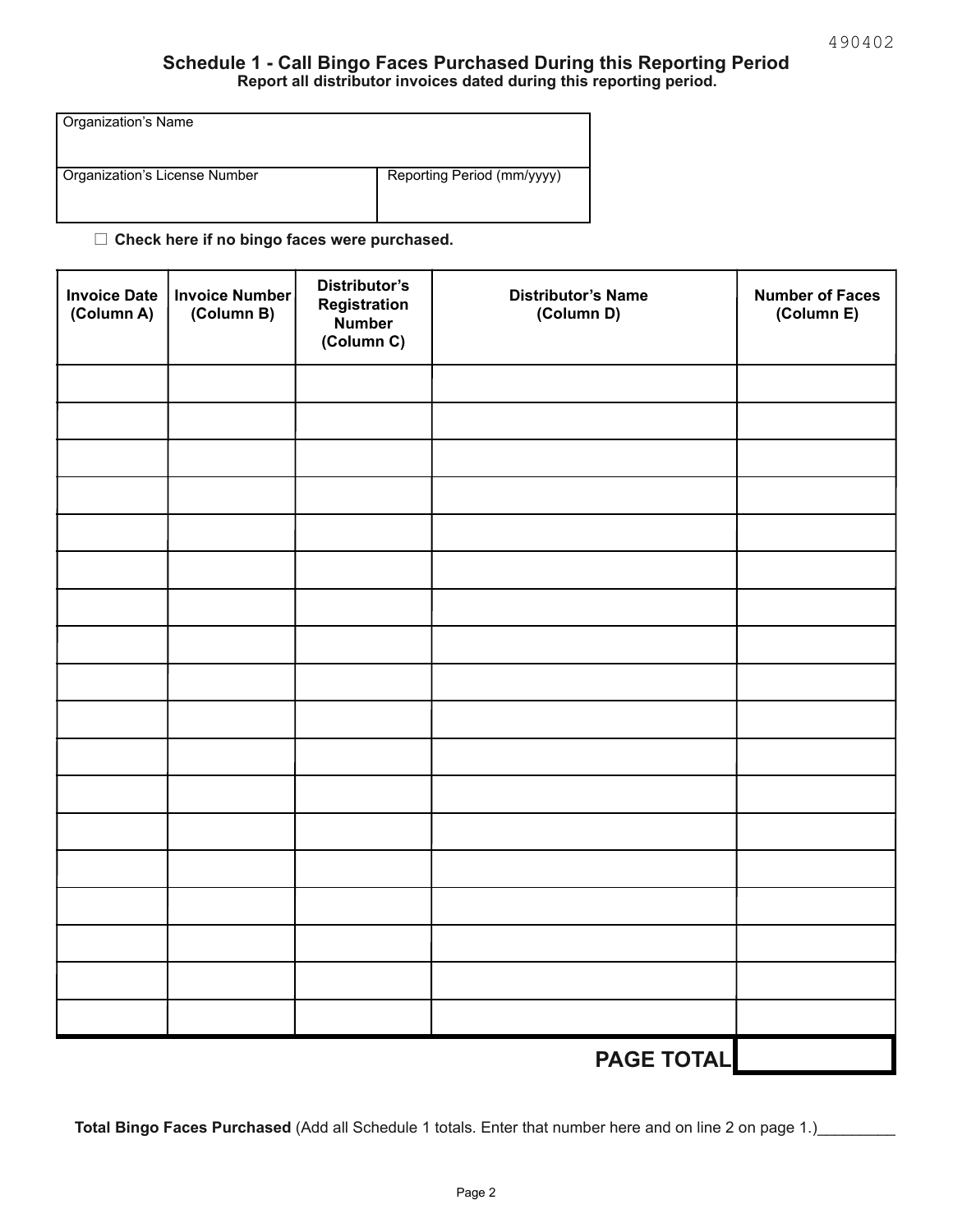#### **Schedule 2** - **Call Bingo Faces Returned During this Reporting Period Report all distributor invoices dated during this reporting period.**

| Organization's Name           |                            |
|-------------------------------|----------------------------|
| Organization's License Number | Reporting Period (mm/yyyy) |

□ Check here if no bingo faces were returned.

| (Column A) | Invoice Date   Invoice Number<br>(Column B) | <b>Distributor's</b><br>Registration<br><b>Number</b><br>(Column C) | <b>Distributor's Name</b><br>(Column D) | <b>Number of Faces</b><br>(Column E) |
|------------|---------------------------------------------|---------------------------------------------------------------------|-----------------------------------------|--------------------------------------|
|            |                                             |                                                                     |                                         |                                      |
|            |                                             |                                                                     |                                         |                                      |
|            |                                             |                                                                     |                                         |                                      |
|            |                                             |                                                                     |                                         |                                      |
|            |                                             |                                                                     |                                         |                                      |
|            |                                             |                                                                     |                                         |                                      |
|            |                                             |                                                                     |                                         |                                      |
|            |                                             |                                                                     |                                         |                                      |
|            |                                             |                                                                     |                                         |                                      |
|            |                                             |                                                                     |                                         |                                      |
|            |                                             |                                                                     |                                         |                                      |
|            |                                             |                                                                     |                                         |                                      |
|            |                                             |                                                                     |                                         |                                      |
|            |                                             |                                                                     |                                         |                                      |
|            |                                             |                                                                     |                                         |                                      |
|            |                                             |                                                                     |                                         |                                      |
|            |                                             |                                                                     |                                         |                                      |
|            |                                             |                                                                     |                                         |                                      |
|            | <b>PAGE TOTAL</b>                           |                                                                     |                                         |                                      |

**Total Bingo Faces Returned** (Add all Schedule 2 totals. Enter that number here and on line 3 on page 1.) \_\_\_\_\_\_\_\_\_\_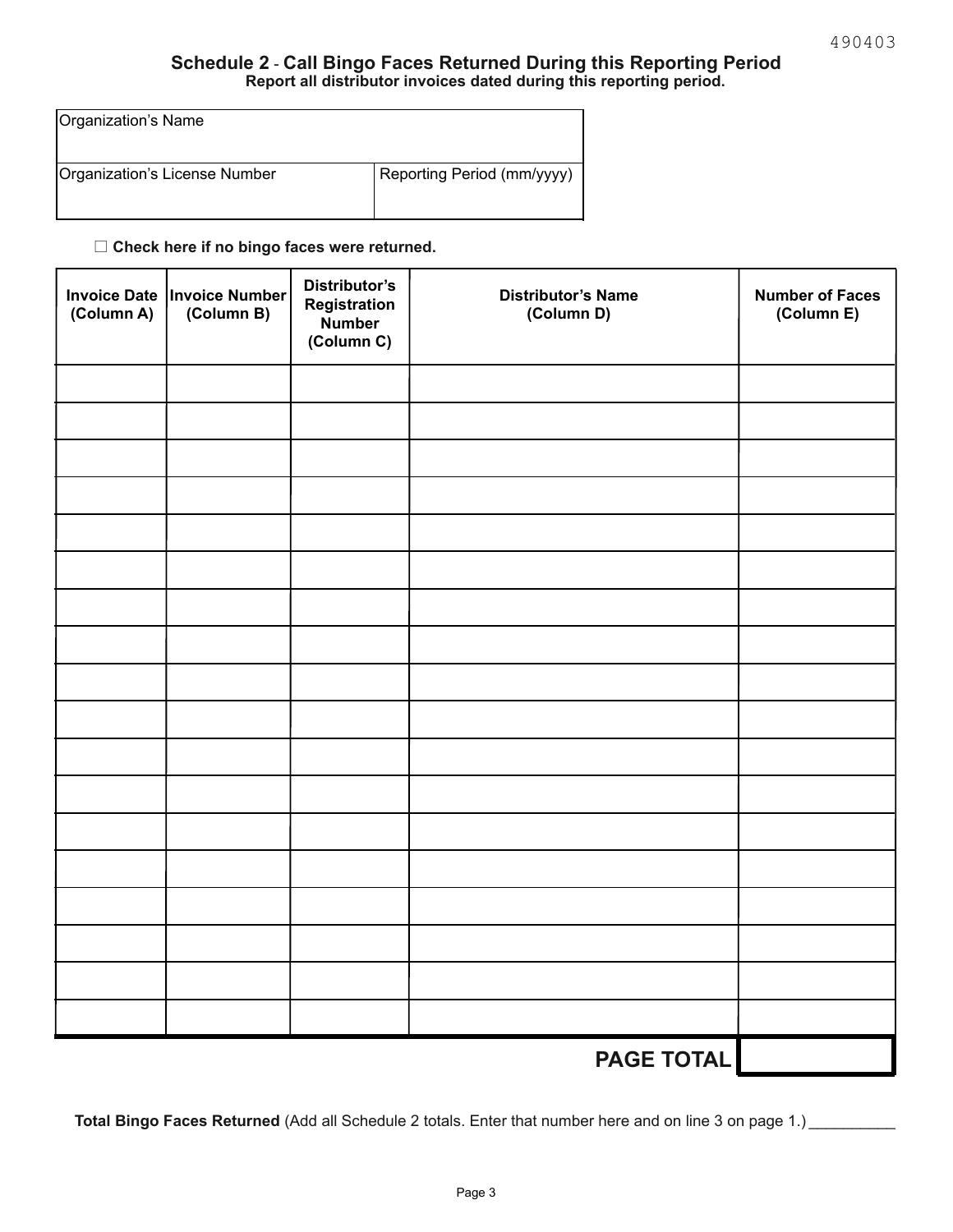### **Schedule 3 - Instant Bingo Tickets (Pull-Tabs) Purchased During this Reporting Period Report all distributor invoices dated during this reporting period.**

| Organization's Name           |                            |
|-------------------------------|----------------------------|
| Organization's License Number | Reporting Period (mm/yyyy) |

□ Check here if no instant tickets (pull-tabs) were purchased.

| Invoice<br><b>Date</b><br>(A) | Invoice<br><b>Number</b><br>(B) | <b>Distributor's</b><br>Registration<br>Number<br>(C) | <b>Distributor's Name</b><br>(D) | <b>Manufacturer's Name</b><br>(E) | <b>Game Serial</b><br><b>Number</b><br>(F) | <b>Total Retail</b><br>Price of<br><b>Instant Bingo</b><br><b>Tickets</b><br>(G) |
|-------------------------------|---------------------------------|-------------------------------------------------------|----------------------------------|-----------------------------------|--------------------------------------------|----------------------------------------------------------------------------------|
|                               |                                 |                                                       |                                  |                                   |                                            |                                                                                  |
|                               |                                 |                                                       |                                  |                                   |                                            |                                                                                  |
|                               |                                 |                                                       |                                  |                                   |                                            |                                                                                  |
|                               |                                 |                                                       |                                  |                                   |                                            |                                                                                  |
|                               |                                 |                                                       |                                  |                                   |                                            |                                                                                  |
|                               |                                 |                                                       |                                  |                                   |                                            |                                                                                  |
|                               |                                 |                                                       |                                  |                                   |                                            |                                                                                  |
|                               |                                 |                                                       |                                  |                                   |                                            |                                                                                  |
|                               |                                 |                                                       |                                  |                                   |                                            |                                                                                  |
|                               |                                 |                                                       |                                  |                                   |                                            |                                                                                  |
|                               |                                 |                                                       |                                  |                                   |                                            |                                                                                  |
|                               |                                 |                                                       |                                  |                                   |                                            |                                                                                  |
|                               |                                 |                                                       |                                  |                                   |                                            |                                                                                  |
|                               |                                 |                                                       |                                  |                                   |                                            |                                                                                  |
|                               |                                 |                                                       |                                  |                                   |                                            |                                                                                  |
|                               |                                 |                                                       |                                  |                                   |                                            |                                                                                  |
|                               |                                 |                                                       |                                  |                                   |                                            |                                                                                  |
|                               |                                 |                                                       |                                  |                                   |                                            |                                                                                  |
|                               |                                 |                                                       |                                  |                                   |                                            |                                                                                  |
|                               |                                 |                                                       |                                  |                                   |                                            |                                                                                  |
|                               |                                 |                                                       |                                  |                                   |                                            |                                                                                  |
|                               |                                 |                                                       |                                  |                                   |                                            |                                                                                  |
|                               |                                 |                                                       |                                  |                                   |                                            |                                                                                  |
|                               |                                 |                                                       |                                  |                                   | <b>PAGE TOTAL</b>                          |                                                                                  |

**Total Instant Tickets Purchased** (Add all Schedule 3 totals. Enter that number here and on line 5 on page 1.) \_\_\_\_\_\_\_\_\_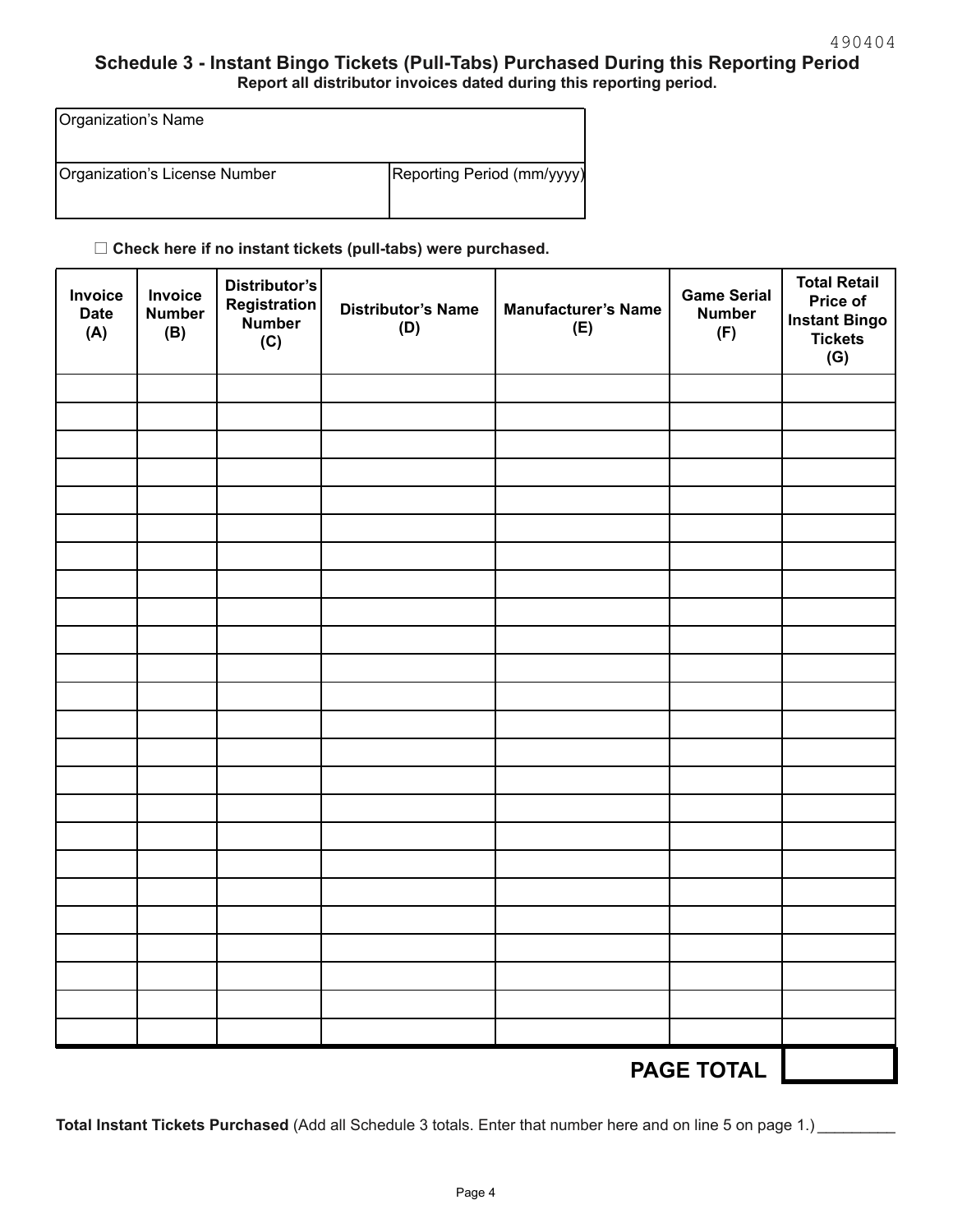## **Schedule 4 - Instant Bingo Tickets (Pull-Tabs) Returned During this Reporting Period Report all distributor invoices dated during this reporting period.**

| Organization's Name           |                            |
|-------------------------------|----------------------------|
| Organization's License Number | Reporting Period (mm/yyyy) |

# □ Check here if no instant tickets (pull tabs) were returned.

| Invoice<br><b>Date</b><br>(A) | Invoice<br><b>Number</b><br>(B) | <b>Distributor's</b><br>Registration<br>Number<br>(C) | <b>Distributor's Name</b><br>(D) | <b>Manufacturer's Name</b><br>(E) | <b>Game Serial</b><br><b>Number</b><br>(F) | <b>Total Retail</b><br>Price of<br><b>Instant Bingo</b><br><b>Tickets</b><br>(G) |
|-------------------------------|---------------------------------|-------------------------------------------------------|----------------------------------|-----------------------------------|--------------------------------------------|----------------------------------------------------------------------------------|
|                               |                                 |                                                       |                                  |                                   |                                            |                                                                                  |
|                               |                                 |                                                       |                                  |                                   |                                            |                                                                                  |
|                               |                                 |                                                       |                                  |                                   |                                            |                                                                                  |
|                               |                                 |                                                       |                                  |                                   |                                            |                                                                                  |
|                               |                                 |                                                       |                                  |                                   |                                            |                                                                                  |
|                               |                                 |                                                       |                                  |                                   |                                            |                                                                                  |
|                               |                                 |                                                       |                                  |                                   |                                            |                                                                                  |
|                               |                                 |                                                       |                                  |                                   |                                            |                                                                                  |
|                               |                                 |                                                       |                                  |                                   |                                            |                                                                                  |
|                               |                                 |                                                       |                                  |                                   |                                            |                                                                                  |
|                               |                                 |                                                       |                                  |                                   |                                            |                                                                                  |
|                               |                                 |                                                       |                                  |                                   |                                            |                                                                                  |
|                               |                                 |                                                       |                                  |                                   |                                            |                                                                                  |
|                               |                                 |                                                       |                                  |                                   |                                            |                                                                                  |
|                               |                                 |                                                       |                                  |                                   |                                            |                                                                                  |
|                               |                                 |                                                       |                                  |                                   |                                            |                                                                                  |
|                               |                                 |                                                       |                                  |                                   |                                            |                                                                                  |
|                               |                                 |                                                       |                                  |                                   |                                            |                                                                                  |
|                               |                                 |                                                       |                                  |                                   |                                            |                                                                                  |
|                               |                                 |                                                       |                                  |                                   |                                            |                                                                                  |
|                               |                                 |                                                       |                                  |                                   |                                            |                                                                                  |
|                               |                                 |                                                       |                                  |                                   |                                            |                                                                                  |
|                               |                                 |                                                       |                                  |                                   |                                            |                                                                                  |
| <b>PAGE TOTAL</b>             |                                 |                                                       |                                  |                                   |                                            |                                                                                  |

\_\_\_\_\_\_\_\_\_\_ **Total Instant Tickets Returned** (Add all Schedule 4 totals. Enter that number here and on line 6 on page 1.)